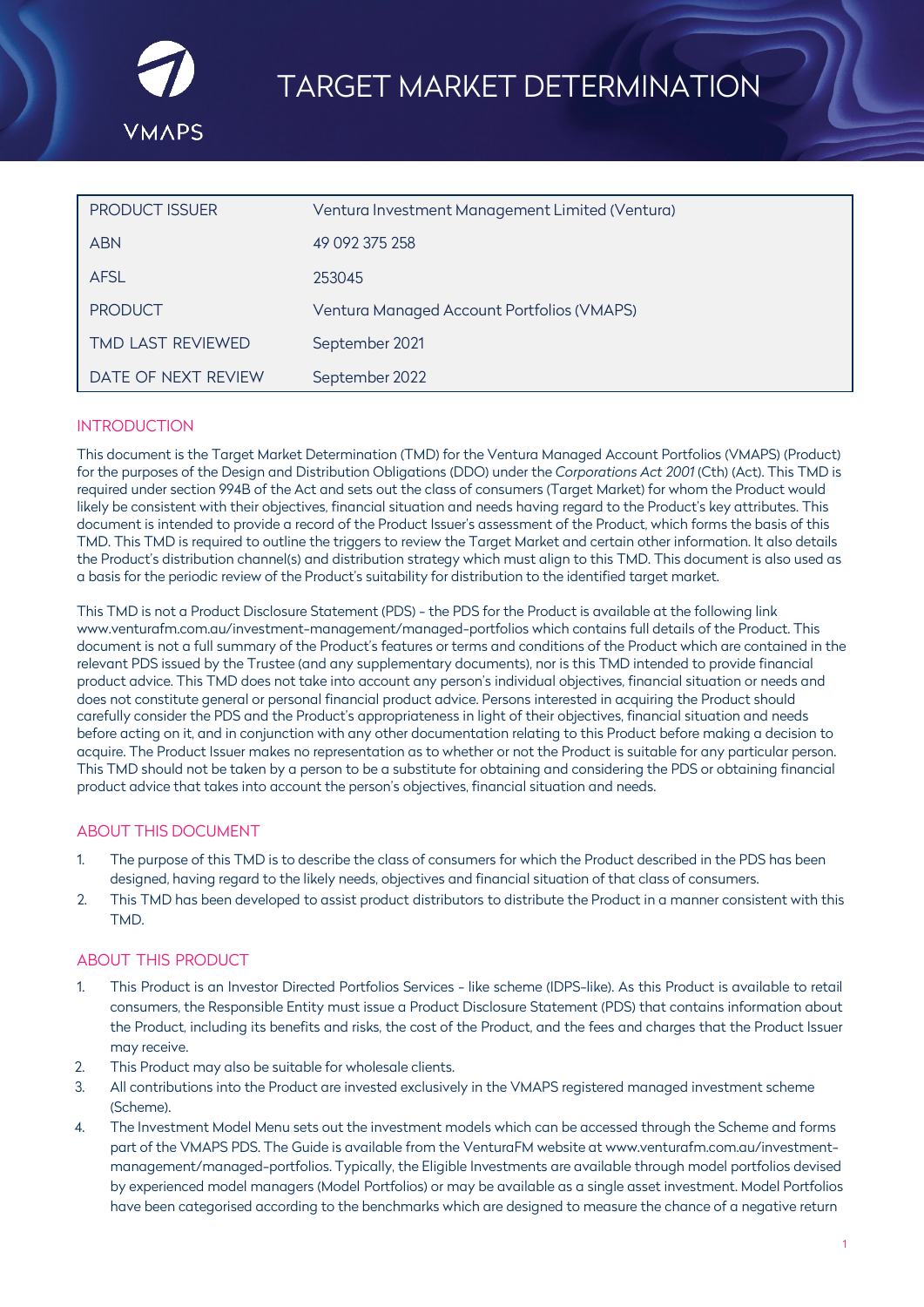over a 20-year period. Further information on the risks and objectives including investment horizons of each Model Portfolio, are set out in the Guides.

5. Some Eligible Investments have a separate TMD, copies of which are available from the Praemium website at [www.praemium.com.au/resources.](http://www.praemium.com.au/resources)

# CLASS OF CONSUMERS WHO FALL WITHIN THE TARGET MARKET

This Product has been designed for retail consumers who have engaged an authorised financial advice provider (Financial Adviser) to provide personal financial product advice in relation to this Product and the Eligible Investments and who have considered the consumer's likely objectives, financial situation and needs set out below.

This Product is suitable for a Target Market of consumers, whose likely objectives, financial situation and needs include one or more of the following;

### Likely Needs

The likely needs of the Target Market include:

- having a level of decision-making control over the investments in collaboration with the consumer's Financial Adviser;
- those with a range of investment risk profiles/measures (capital growth, capital preservation, capital guaranteed, regular income) and investment time horizons (short, medium or long) including those with an ability to bear losses;
- those looking for capital growth or income from investments or a mixture of both; and
- those looking for access to a broad range of professionally managed Model Portfolios.

### Likely Objectives

The likely objectives of the Target Market include:

- to accumulate and manage wealth;
- to provide a source of income; and
- to receive the benefits of pooled investments and consolidated reporting.

### Likely Financial Situations

The likely financial situation of the Target Market include:

- those with existing savings; and
- consumers who do not need access to withdraw funds daily.

## PRODUCT IS NOT SUITABLE FOR

The Product is not designed for consumers who:

- have not engaged a Financial Adviser (refer to the Non-Advised Investor Policy at [www.venturafm.com.au/investment-management/managed-portfolios;](http://www.venturafm.com.au/investment-management/managed-portfolios%3B)
- are not actively engaged with their investment portfolio;
- may not benefit from consolidated reporting and the associated administration costs;
- need to withdraw funds daily; or
- are seeking to retain all corporate actions and legal ownership in respect of their investments.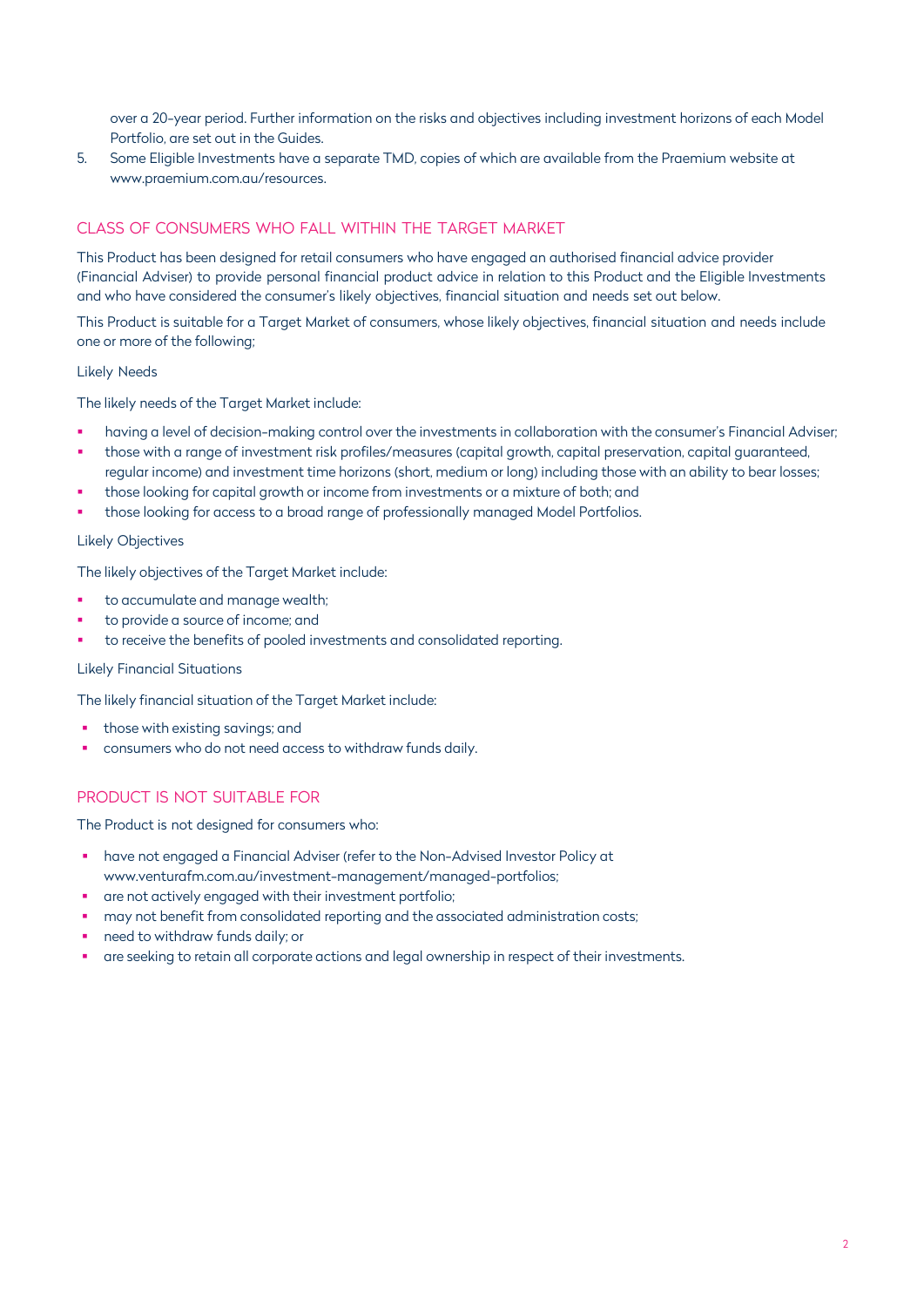## PRODUCT DESCRIPTION AND KEY PRODUCT ATTRIBUTES

### **Overview**

- The Product is an IDPS-like Scheme
- The Product provides for the accumulation of savings.

The Product allows consumers to access a wide range of investment options with designated risk measures and recommended investment time horizons.

### **Custody**

Investments into the Product are held by a third-party custodian.

### Key attributes

Key product attributes include the following;

- A range of pre-determined Model Portfolios managed by experienced investment managers and/or a broad range of individual investment options including managed funds, ETFs, ASX-listed securities and term deposits.
- An interest-bearing cash account requiring a minimum holding of 1% of the consumer's investment account which acts as the hub of the consumer's portfolio for deducting fees and settling transactions.
- Daily account rebalancing to ensure ongoing alignment with the selected investment strategy taking account of:
	- o changes to Model Portfolios notified by the relevant investment manager
	- o investments in or cash withdrawals from the consumer's account;
	- o Model Portfolio or individual asset switches;
	- o Fees; and
	- minimum cash holding requirements and other circumstances as outlined in the PDS for the VMAPS Scheme.
- Account customisation options including: minimum trade size specification, individual securities substitution, and the application of holding locks to selected securities
- Consolidated ongoing reporting of investment holdings, asset allocation, transactions, fees, performance and taxation which is available 24/7 via the Investor Portal
- Access to potential costs savings associated with pooling of investments with other consumers (e.g., lower brokerage fees from the netting of listed securities trades, lower investment management costs associated with wholesale investments and lower administration fees from family account aggregation
- Fees for financial product advice agreed with the consumer's Financial Adviser can also be administered from the account; and
- No minimum initial investment to establish an account.

## APPROPRIATENESS

The Issuer has assessed the product and formed the view that the product, including its key attributes, is likely to be consistent with the likely objectives, financial situation and needs of consumers in the target market as described above.

## CONDITIONS AND RESTRICTIONS ON THE DISTRIBUTION OF THE PRODUCT

Given the Product's broad application to retail consumers, this Product can only be distributed by holders of an Australian Financial Services Licence (AFSL) who provide personal financial product advice and authorised representatives of these AFSLs. These AFSLs and authorised representatives must be registered to access and use the VMAPS platform prior to recommending the Product to appropriate consumers. In order to distribute this product the AFSL and authorised representatives must have met the minimum criteria set and monitored by VMAPS.

Consumers will not be permitted to invest directly in the Product without financial advice.

In the event that a consumer becomes non-advised while maintaining investments in the product they will come under the Product's Non-Advised Investor Policy (available [at https://www.venturafm.com.au/vmaps-non-advised-investor](https://venturafm.com.au/documents/non-advised-investor-policy/)policy).

[These distribution conditions](https://venturafm.com.au/media/2406/vmaps-non-advised-investor-policy-june-2020.pdf) make it likely that consumers who acquire the Product are in the Target Market because all consumers have engaged a financial product advice provider and will continue to be advised.